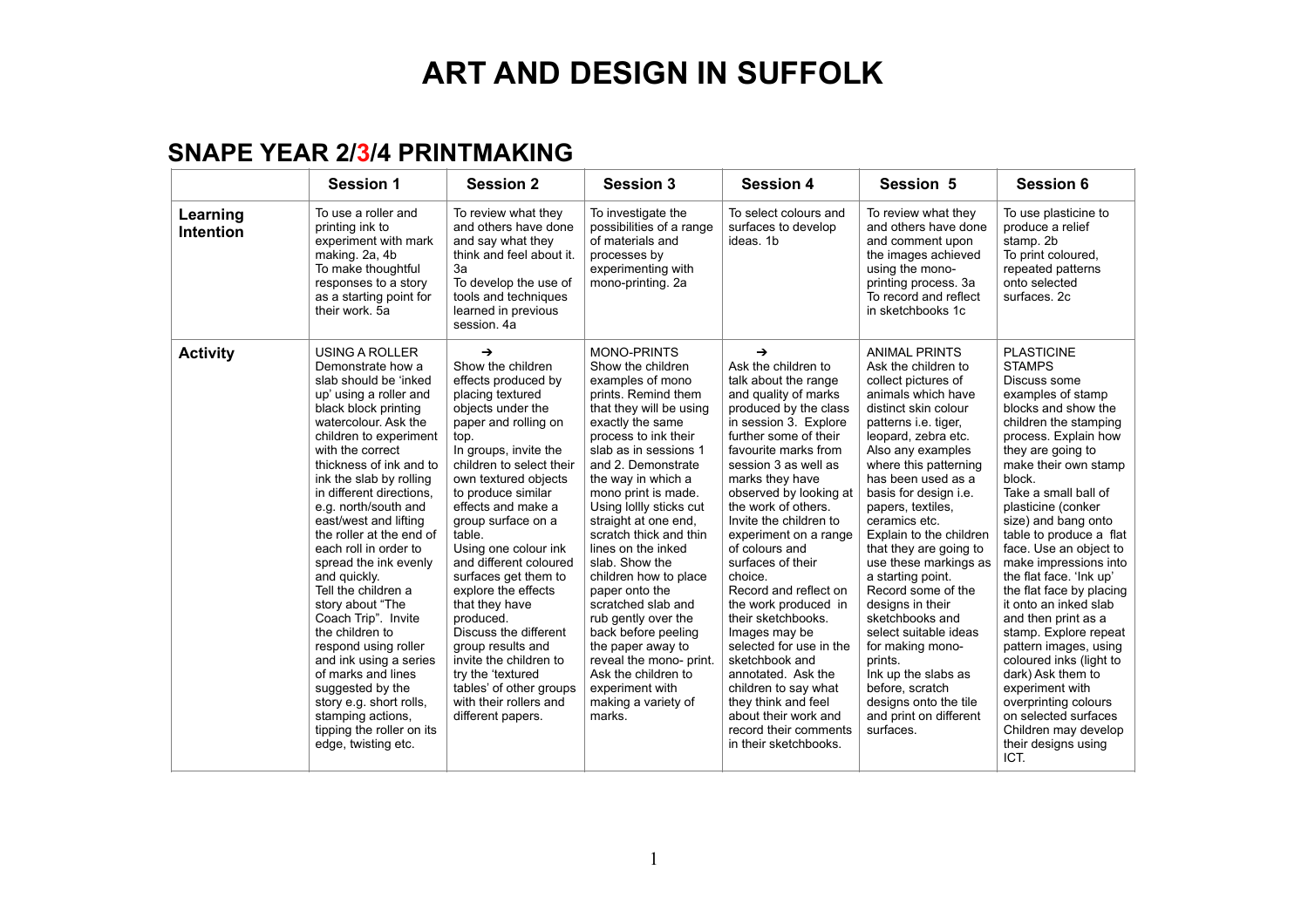#### **PRINTMAKING – YEAR 2/3/4**

| Skills, concepts,<br>knowledge and<br>understanding | Inking up a slab<br>correctly and using a<br>roller in different ways<br>to make a variety of<br>marks.<br>Listening and<br>responding to a story<br>as a starting point for<br>artwork. | Discussing the range<br>of marks made in<br>previous session and<br>developing the range<br>of marks.<br>Understanding how<br>different materials<br>placed under the<br>printing surface can<br>show texture.<br>Working with others<br>and experimenting<br>with ideas produced<br>by the class. | Using the mono<br>printing process.                                                                                      | Developing skills in<br>mono--printing using<br>different colours and<br>working from light to<br>dark.<br>Discussing own work<br>and that of others and<br>reflecting ideas. | Selecting and<br>presenting own work<br>in sketchbooks<br>Exploring designs<br>based on animal skin<br>patterning. | Developing work to<br>include previously<br>learned techniques.                  |
|-----------------------------------------------------|------------------------------------------------------------------------------------------------------------------------------------------------------------------------------------------|----------------------------------------------------------------------------------------------------------------------------------------------------------------------------------------------------------------------------------------------------------------------------------------------------|--------------------------------------------------------------------------------------------------------------------------|-------------------------------------------------------------------------------------------------------------------------------------------------------------------------------|--------------------------------------------------------------------------------------------------------------------|----------------------------------------------------------------------------------|
| <b>Vocabulary</b>                                   | Inking-up<br><b>Directions</b><br>Rotate                                                                                                                                                 | raised<br>Texture<br>Effect<br>Underneath<br>Experiment                                                                                                                                                                                                                                            | Mono printing<br>Scratched<br>Peeling<br>pressure                                                                        | As previous session                                                                                                                                                           | Annotated<br>Animal<br>Based<br>response                                                                           | Repeat<br>Pattern<br>Impression.                                                 |
| <b>Curriculum links</b>                             | Literacy- listening and<br>responding to a story,<br>Geography-<br>directions.<br>environment.                                                                                           | Literacy- discussing<br>work.<br>PSHE/Citizenship-<br>working with others.                                                                                                                                                                                                                         | Literacy- following<br>instructions.                                                                                     | Literacy - speaking<br>and listening,<br>PSHE/Citizenship -<br>discussing work.                                                                                               | Literacy- annotated<br>designs,<br>Science -animal skin<br>patterning and<br>camouflage,<br>ICT - research skills. | Numeracy - repeated<br>patterns.<br>ICT- multiples.                              |
| <b>Resources</b>                                    | Water based printing<br>$ink - black$ ,<br>Non-porous inking-up<br>slabs (e.g. Perspex)<br>Rollers,<br>Sugar paper.<br>See attached story:<br>"The Coach Trip"                           | As previous session +<br>Water based printing<br>ink in range of<br>colours.                                                                                                                                                                                                                       | Non-porous inking-up<br>slabs (e.g. Perspex),<br>Lolly sticks,<br>Photocopy paper,<br>Black water based<br>printing ink. | As previous session+<br>Water based printing<br>ink in a range of<br>colours.                                                                                                 | As previous session +<br>Sketchbooks.<br>Scissors.<br>PVA glue.<br>Examples of animal<br>skin patterns.            | Plasticine,<br>Water based printing<br>ink-range of colours,<br>Range of papers. |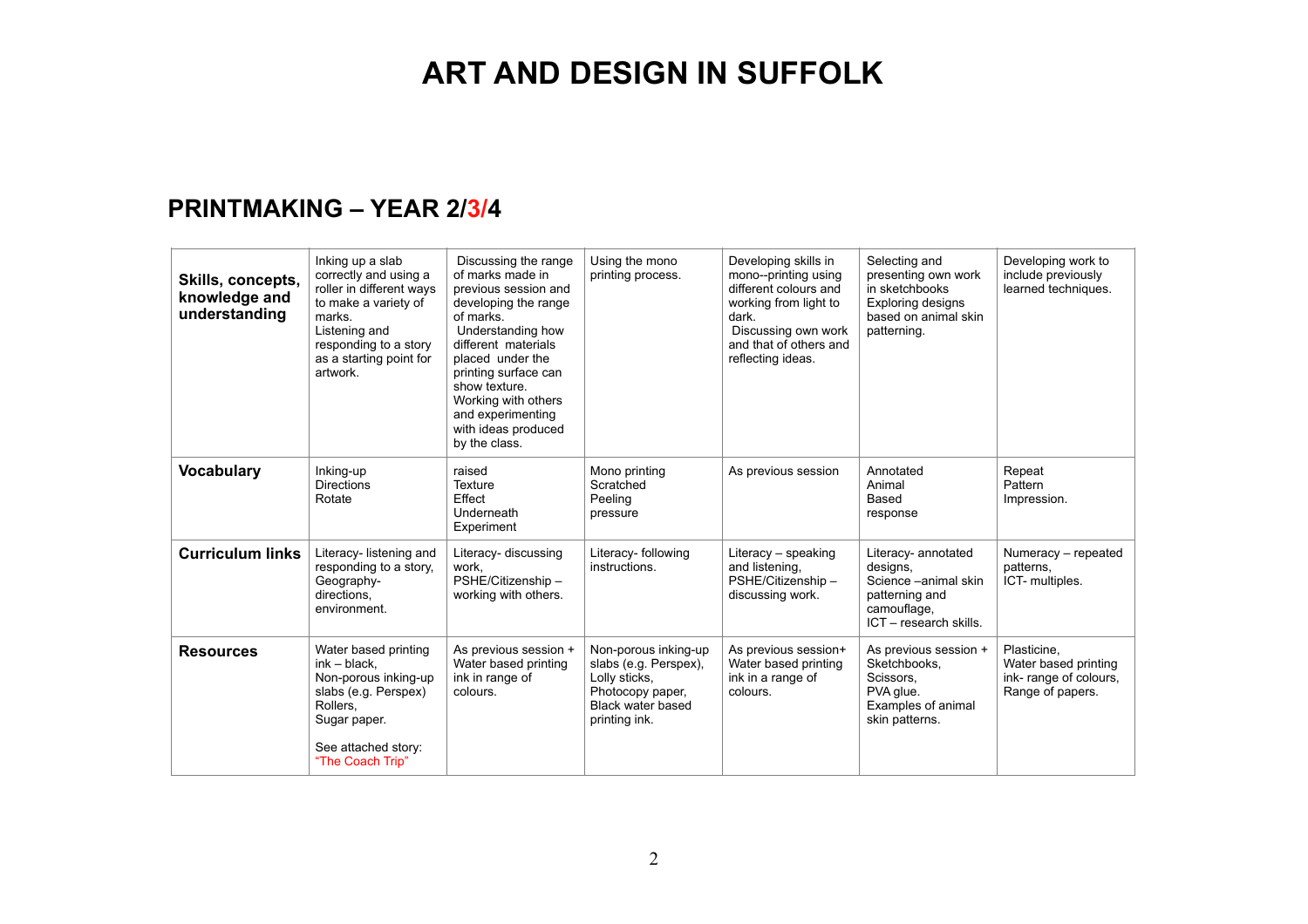| Time | hour. | hour | hour. | . hour | 1 hour | 1 hour |
|------|-------|------|-------|--------|--------|--------|
|      |       |      |       |        |        |        |

### **PRINTMAKING – YEAR 2/3/4**

| <b>Expectations</b>                                                                                                                                                                                                                                                                                                                                                       | Names | <b>Next Steps</b> |
|---------------------------------------------------------------------------------------------------------------------------------------------------------------------------------------------------------------------------------------------------------------------------------------------------------------------------------------------------------------------------|-------|-------------------|
| Some children will have made limited progress. They will be able to<br>use a roller to make marks, ink a slab correctly and use this to produce<br>mono-prints. They will comment on their own work and that of others and<br>record some of what they have done in their sketchbooks. They will be<br>able to design and use a plasticine stamp to make repeat patterns. |       |                   |

| Most children will be able to use rollers to produce work using<br>different marks and to ink-up a slab and use this to produce mono-print<br>designs on different surfaces. They will reflect on and record what they<br>have achieved and observe and comment upon their own work and that<br>of others. They will be able to adapt and improve their own work<br>according to its purpose. They will understand the idea of repeat<br>patterning and produce work using a plasticine stamp. | <b>YEAR 4 - PRINTMAKING UNIT</b> |
|------------------------------------------------------------------------------------------------------------------------------------------------------------------------------------------------------------------------------------------------------------------------------------------------------------------------------------------------------------------------------------------------------------------------------------------------------------------------------------------------|----------------------------------|
|------------------------------------------------------------------------------------------------------------------------------------------------------------------------------------------------------------------------------------------------------------------------------------------------------------------------------------------------------------------------------------------------------------------------------------------------------------------------------------------------|----------------------------------|